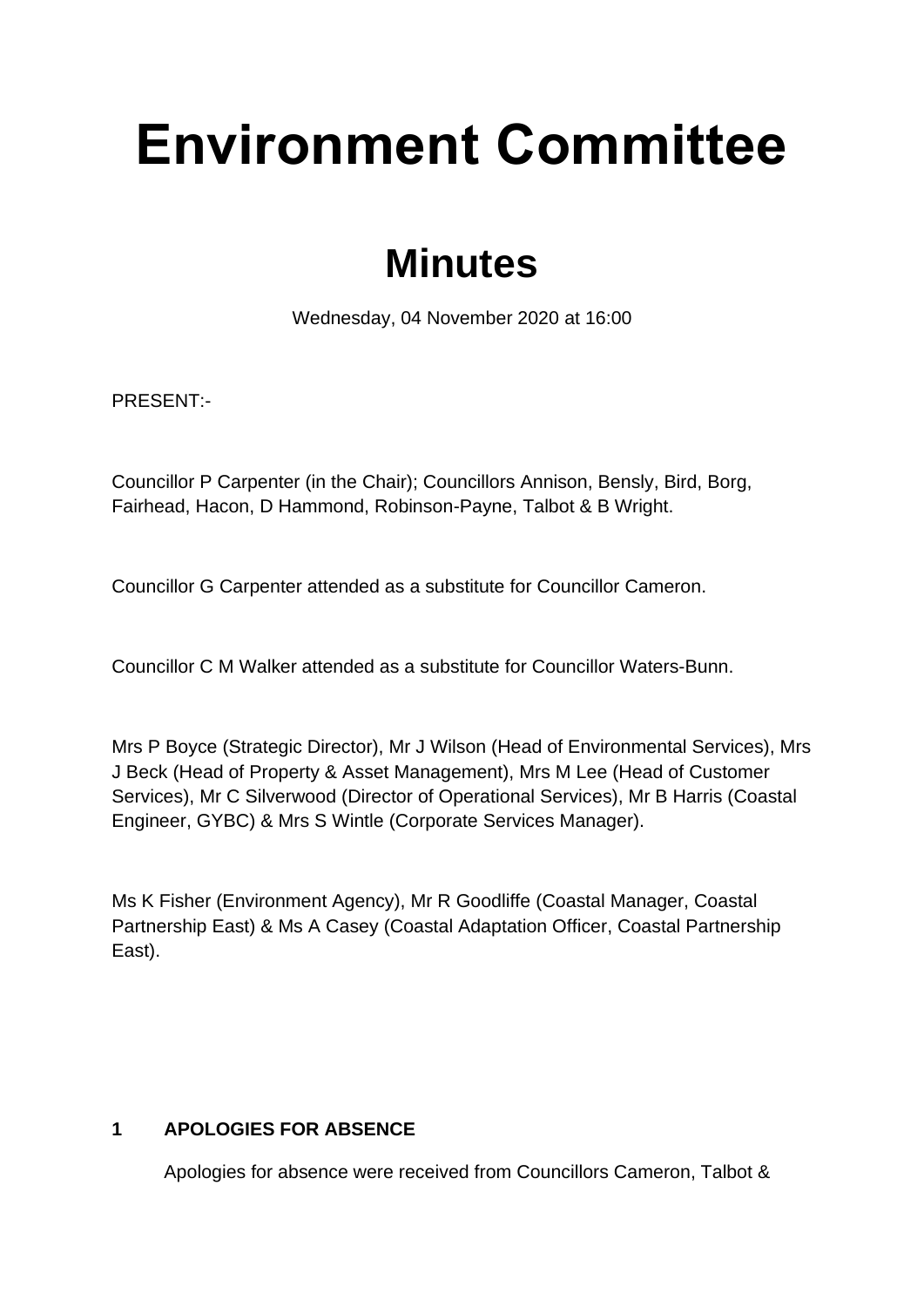Waters-Bunn.

#### **2 DECLARATIONS OF INTEREST**

There were no declarations declared at the meeting.

#### **3 MINUTES** 3

The minutes of the meeting held on 19 February 2020 were confirmed by assent.

#### **4 MATTERS ARISING** 4

The Chairman reported that the Friends of Horsey Seals had visited Great Yarmouth and a number of Councillors were able to engage with them regarding the reduction of plastic pollution in the Borough.

### **5 FORWARD PLAN** 5

The Committee received and considered the Forward Plan.

Councillor Robinson-Payne asked that an update on the Selective Licensing Scheme be added to the Forward Plan. The Head of Environmental Services reported that an update report on the Selective Licensing Scheme was being prepared for presentation to the Housing & Neighbourhood Committee. The Chairman asked if this Committee could see sight of this report. The Head of Environmental Services agreed to this request.

#### **6** STREET CLEANSING IMPROVEMENT PLAN

The Committee received and considered the report from the Head of Environmental Services & Director of Operational Services.

The Chairman asked Chris Silverwood to introduce himself to the Committee as he had recently been appointed to the post of Director of Operational Services.

The Head of Environmental Services reported that as part of the FACET project, the Council was looking to undertake a pilot project of smart bin technology at Hemsby, reducing the trips for bin emptying and allowing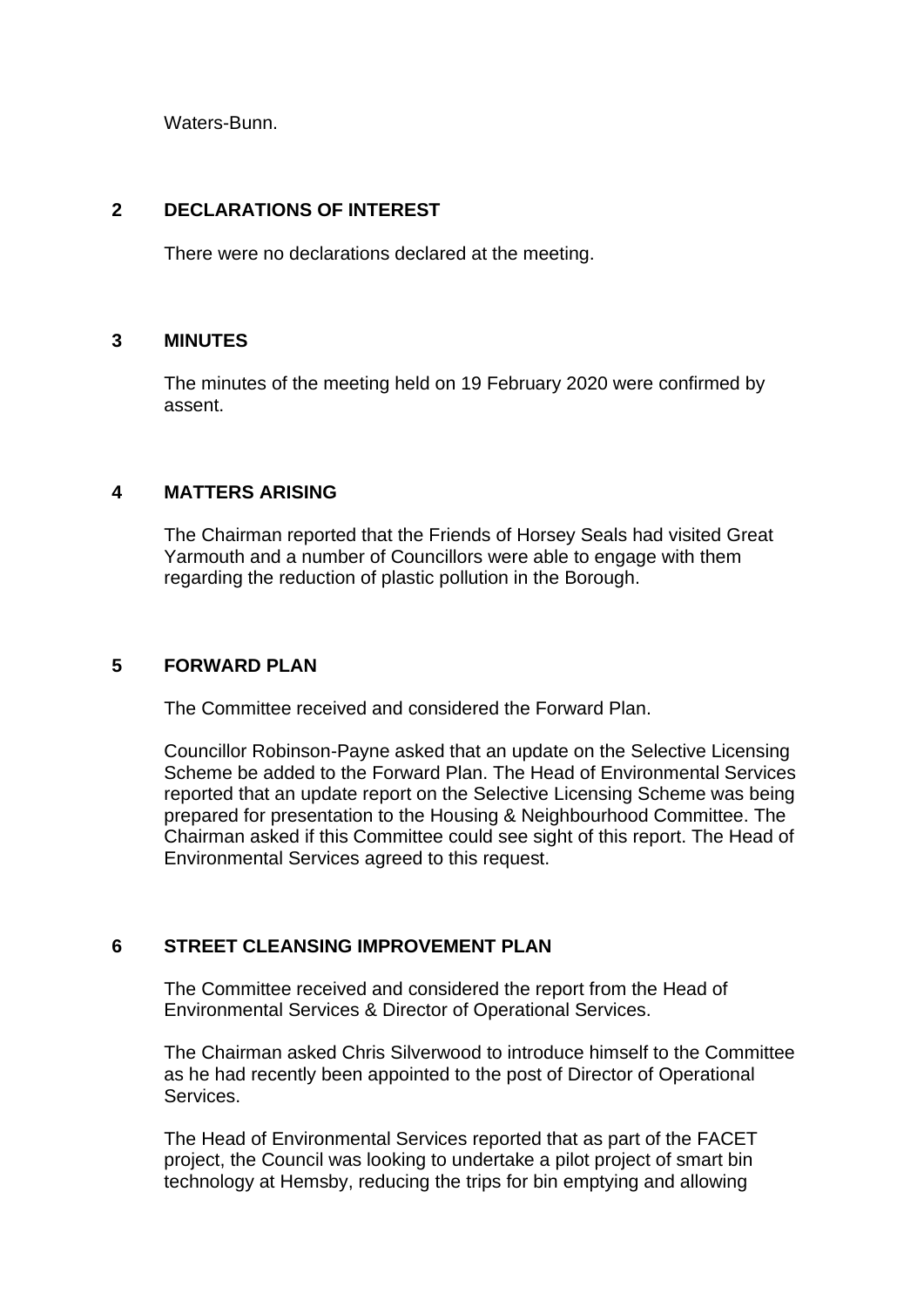for better use of GYB resources. The pilot will run during the 2021 season and the findings will be reported back to this Committee to look at the potential to roll this out further across the Borough.

The Director of Operational Services reported that will funding from the Norfolk Strategic Fund, a team of operatives called the Litter Hit Squad who were highly visible in orange PPE had targeted and cleaned up problem hotspots and high profile areas across the Borough which had been very well received by the public. In the first four weeks, they removed 25 tonnes of detritus and weeds.

The Director of Operational Services reported that two new electric sweeping machines had been purchased with funding from the Norfolk Strategic fund.

The Chairman asked the Head of Environmental Services to go into more detail regarding the FACET project. The Head of Environmental Services reported that the Council had become a full partner of the FACET project meaning that with an investment of £80k (drawn from Covid funding streams), the Council can draw down in excess of £200k of funding for the implementation of the innovative projects around making the tourism sector into a more circular economy.

Councillor D Hammond commended the Hit Squad for the work they had undertaken in the vicinity of Sturdee Avenue.

Councillor Annison reported that the Hit Squad had undertaken outstanding work in Bradwell and asked that his heartfelt thanks be passed on to the members of staff involved.

Councillor Robinson-Payne reported the outstanding work undertaken by the Hit Squad on the Barracks Estate and the positive impact it had had on the local community.

Councillor C M Walker reported that as a result of this work, local residents and retailers were beginning to take renewed pride in the area in which they lived and worked.

RESOLVED:-

That the Committee notes the findings and updates of the Street Cleansing Improvement Plan.

#### **7 UPDATE ON ROMAN PLACE IMPROVEMENTS** 7

The Committee received and considered the report from the Head of Customer Services.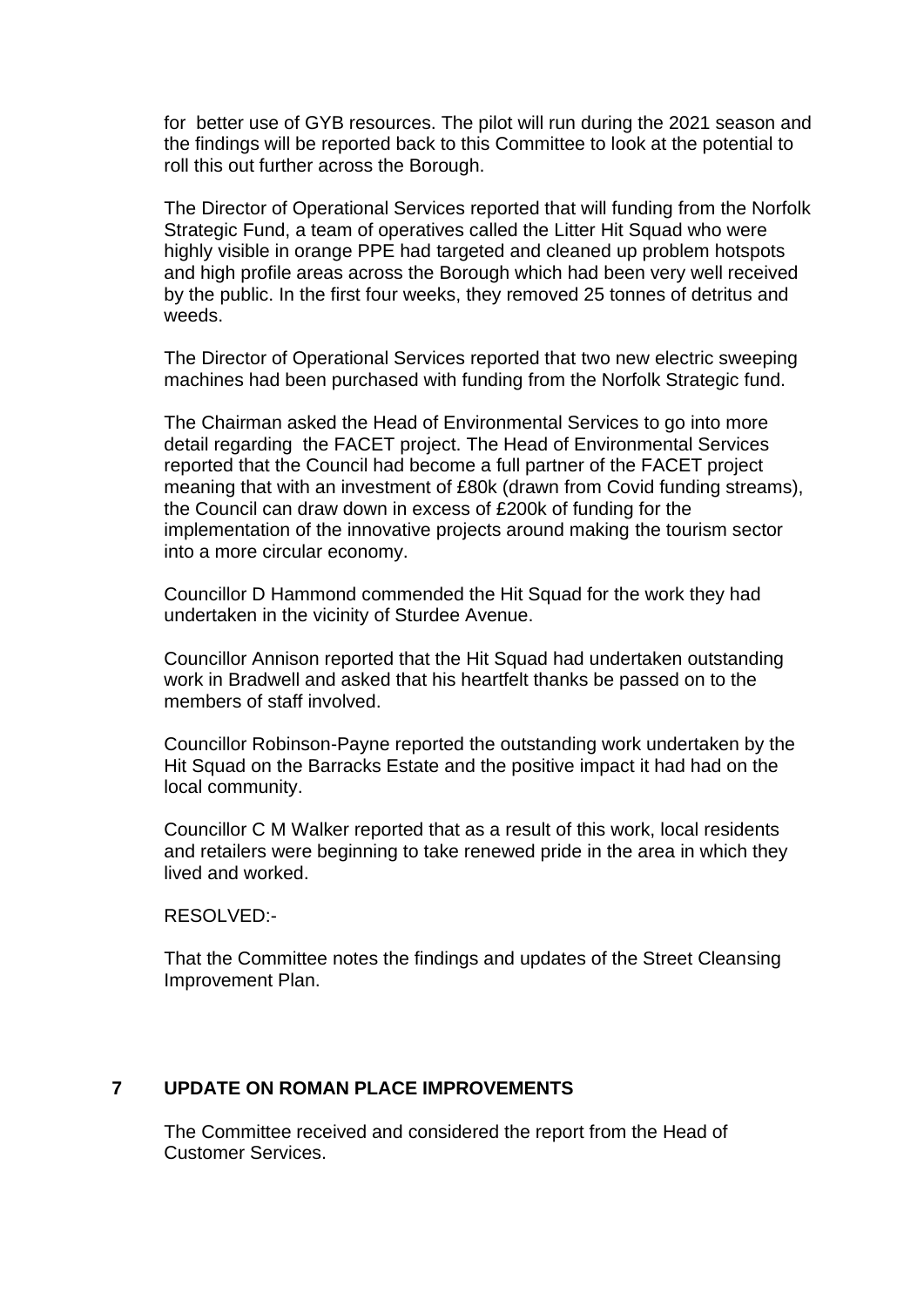The Head of Customer Services reported that following approval from this Committee and with the proposals based on using a micro-pour surface which was under trial, wider testing of this surface dressing material was undertaken. However, upon further testing, the proposed surface dressing was found to be unsuitable due to being prone to the screwing and stripping of turning movements of cars in the car park. Therefore, the only option was the traditional method of resurfacing which was not economically viable as the required funds were not available.

The Head of Customer Services reported that with the available funding, improvements could still be made to the car park to address the potholes, relining of existing spaces and replacement signage as well as a general tidy up of the surrounding area. The current Traffic order restrictions would remain as 24 hours parking with no return within 12 hours. This area could still be considered as part of the wider review of the Residents Zone A. If endorsed these works would be completed by the end of March 2021.

The Chairman reported that the Committee had voiced their concerns regarding the suitability of the micro-pour surface at the last meeting in February.

Councillor Robinson-Payne, who was a Ward Councillor, reported that this car park had been a concern of hers for many years and had been looked over for improvements on several occasions. She was disappointed that improvements had been scaled back and felt that Norfolk County Council had let the Borough down and hoped that the car park would be included in Zone A in the near future.

Councillor Annison reiterated the concerns of the Committee expressed at the last meeting that the proposed micro-pour surface would not be fit for purpose and that he fully supported the concerns of Councillor Robinson-Payne.

Councillor Bensly also fully supported the views of Councillor Robinson-Payne and reported that the Committee should make its position known at the next meeting of the GYT&ISG and lobby the Council Council to resurface the car park. The Council did not want to be in the position of spending £16k of taxpayers money to fill in the pot holes if the car park was going to be resurfaced properly as this would be a waste of public funds.

The Head of Customer Services reported that the GYT&ISG was scheduled to meet in the New Year and she would pass the views of this Committee. Councillor C M Walker reported that she was disappointed that a County officer had not been asked to attend the meeting to answer questions. The Head of Customer Services assured the Committee that senior County officers sat on the GYT&ISG and she re-assured the Chairman that the views of the Committee would be made known.

#### RESOLVED:-

(i) That the Committee endorse the identified budget and spend contained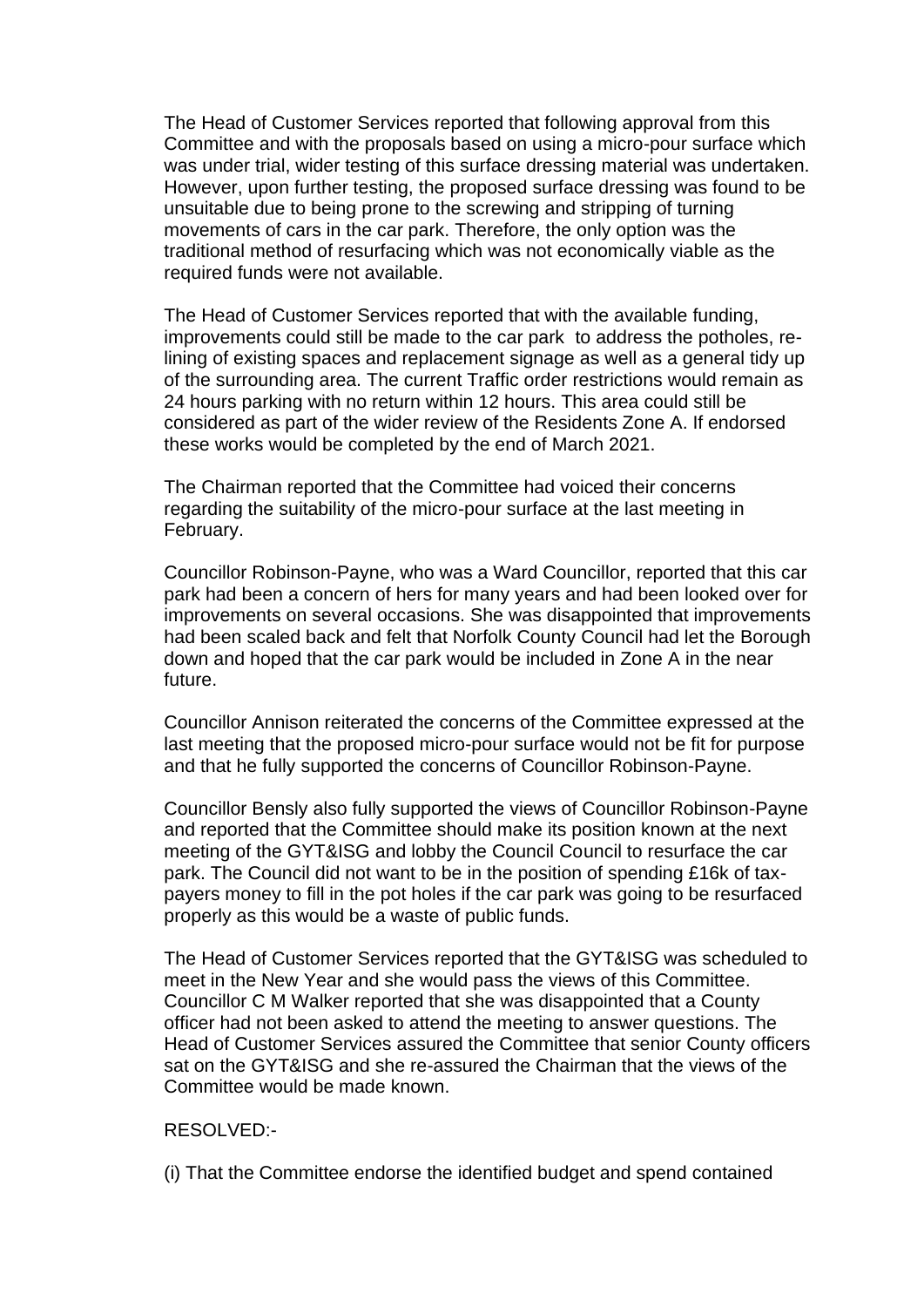within section 5.1 of the report on the revised proposal of improvements as outlined in section 3 of the report; and

(ii) That the Committee agree that a proposal be made to the Great Yarmouth & Transport & Infrastructure Steering Group that Roman Place is to be refurbished as part of the Norfolk County Council Forward Capital Programme.

#### **8 UPDATE ON HEMSBY COASTAL MANAGEMENT PROJET** 8

The Committee received and considered the report from the Coastal Manager and Coastal Adaptation Officer, Coastal Partnership East

The Committee received a presentation from Kellie Fisher from the Environment Agency which provided an overview of coastal adaptation and how this might apply to Hemsby in relation to developing adaptation options for the longer-term management of the coast.

The Coastal Manager and Coastal Adaptation Officer, Coastal Partnership East ,gave a presentation to the Committee on the development of the shortterm coastal defence scheme at Hemsby regarding ideas and options for the rock berm design.

The Chairman thanked the officers for their informative presentations.

Councillor Bensly thanked the officers for their presentations and for the invaluable work they were undertaking to protect vulnerable residents in his ward.

#### RESOLVED:-

That the Committee note the progress of this work.

# **9 ANY OTHER BUSINESS** 9

The Chairman reported that she had received the following two items of urgent business:-

(i) Councillor Waters-Bunn, although unable to be present at the meeting, was concerned regarding large numbers of parents congregating at school gates across the Borough. The Head of Environmental Services reported that he would contact Councillor Waters-Bunn after the meeting to obtain specific details and to ascertain whether it might be prudent for the Covid Marshalls to be deployed at school gates at specified schools for a short period of time to reinforce the social distancing rule.